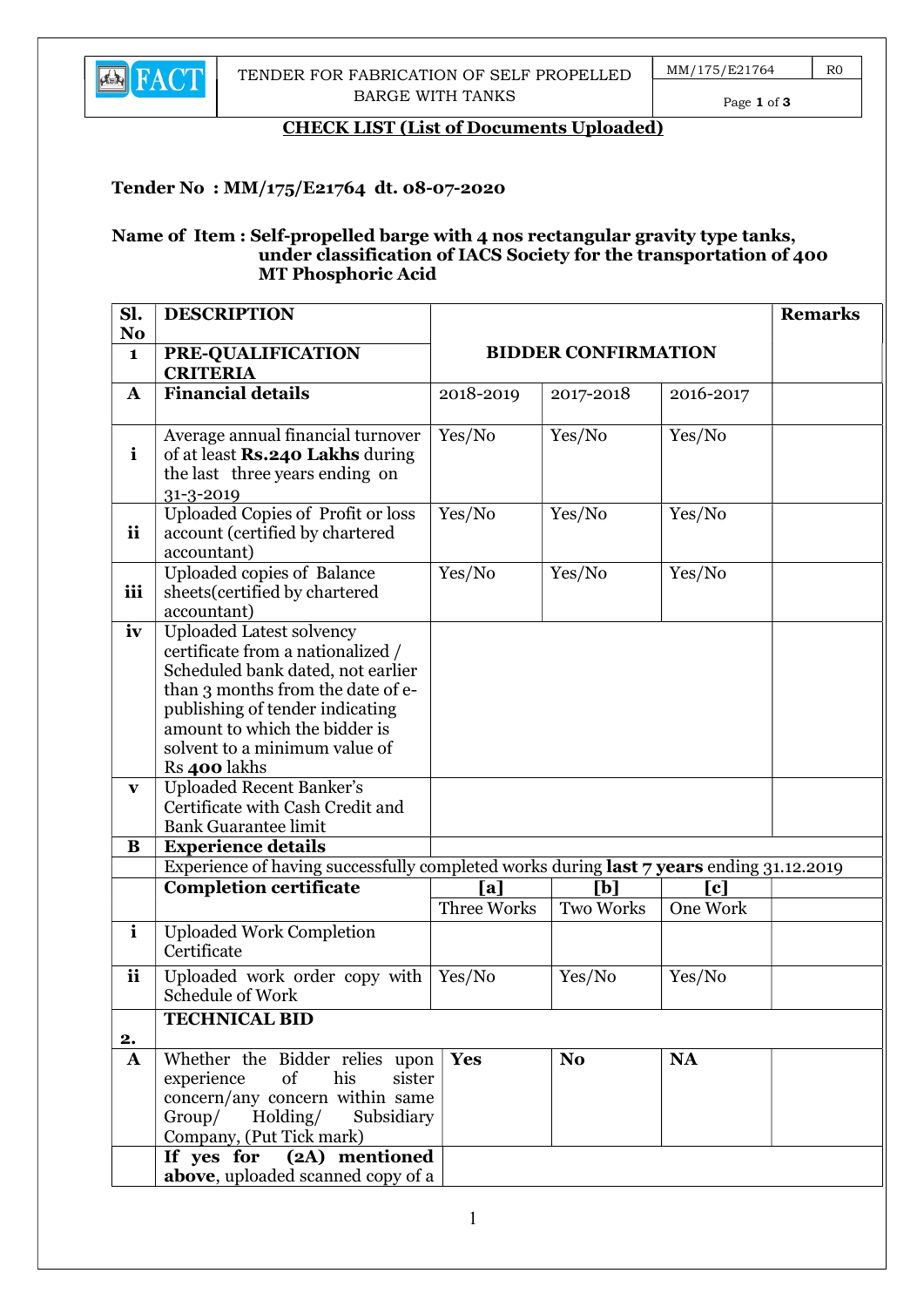

#### TENDER FOR FABRICATION OF SELF PROPELLED BARGE WITH TANKS

MM/175/E21764 R0

Page 2 of 3

# CHECK LIST (List of Documents Uploaded)

|              | clear write-up indicating the exact<br>relationship, along with relevant |                                          |  |
|--------------|--------------------------------------------------------------------------|------------------------------------------|--|
|              | documents in proof of<br>such                                            |                                          |  |
|              | along<br>relationship<br>with<br>the                                     |                                          |  |
|              | TECHNICAL BID (Put Tick mark)                                            |                                          |  |
| $\mathbf C$  | Uploaded(with digital signature)                                         |                                          |  |
|              | <b>Complete set of Tender</b>                                            |                                          |  |
|              | <b>document</b> including addendums /                                    | Yes / No                                 |  |
|              | corrigendum if any, Un-priced                                            |                                          |  |
|              | BOQ etc.                                                                 |                                          |  |
| D            | Uploaded Power of Attorney,                                              |                                          |  |
|              | Original /Attested by Gazetted<br>officer in case an authorized          | Yes/No/NA                                |  |
|              | representative of Tenderer, has                                          |                                          |  |
|              | signed the Tender                                                        |                                          |  |
| $\mathbf F$  | <b>Uploaded GST registration</b>                                         |                                          |  |
|              | certificate Self-attested and                                            |                                          |  |
|              | <b>GSTIN</b> number(Yes/No)                                              |                                          |  |
| G            | <b>EARNEST MONEY DEPOSIT</b>                                             |                                          |  |
|              | Uploaded scanned copy of EMD in                                          |                                          |  |
|              | the form of DD or RTGS / NEFT or                                         | Yes/No/Exempted                          |  |
|              | from<br>Bank<br>Guarantee<br>any                                         |                                          |  |
|              | Nationalized / Scheduled Bank as                                         |                                          |  |
|              | per supplied format                                                      | Adequate documents to be uploaded if EMD |  |
| $\bf H$      |                                                                          | exemption is applicable)                 |  |
| $\mathbf I$  | Integrity Pact as per attachment                                         |                                          |  |
|              | Uploaded Detailed programme of<br>work in PERT or BAR CHART form         |                                          |  |
|              |                                                                          | Yes/No                                   |  |
| $\mathbf J$  | <b>PAN card</b> (Self Attested copy)                                     |                                          |  |
|              |                                                                          | Yes/No                                   |  |
| $\mathbf K$  | <b>GST</b> registration certificate(self-                                |                                          |  |
|              | attested copy)                                                           | Yes/No                                   |  |
|              | Uploaded<br><b>PRESENT</b>                                               |                                          |  |
| L            | COMMITMENTS with details of                                              | Yes/No                                   |  |
|              | work, initial contract value, period                                     |                                          |  |
|              | of completion, name of client,                                           |                                          |  |
|              | expected date of completion,                                             |                                          |  |
| $\mathbf{M}$ | percentage progress etc.<br>Uploaded<br>Details<br>of                    |                                          |  |
|              | CONSTRUCTION PLANT<br><b>AND</b>                                         | Yes/No                                   |  |
|              | EQUIPMENT available                                                      |                                          |  |
| $\mathbf N$  | Uploaded SITE ORGANIZATION                                               |                                          |  |
|              | <b>CHART</b>                                                             | Yes/No                                   |  |
| $\mathbf 0$  | Uploaded KEY PERSONNEL of his                                            |                                          |  |
|              |                                                                          |                                          |  |
|              | Organization to be associated with                                       |                                          |  |
|              | the<br>work,<br>detailing<br>their<br>Qualifications                     | Yes/No                                   |  |